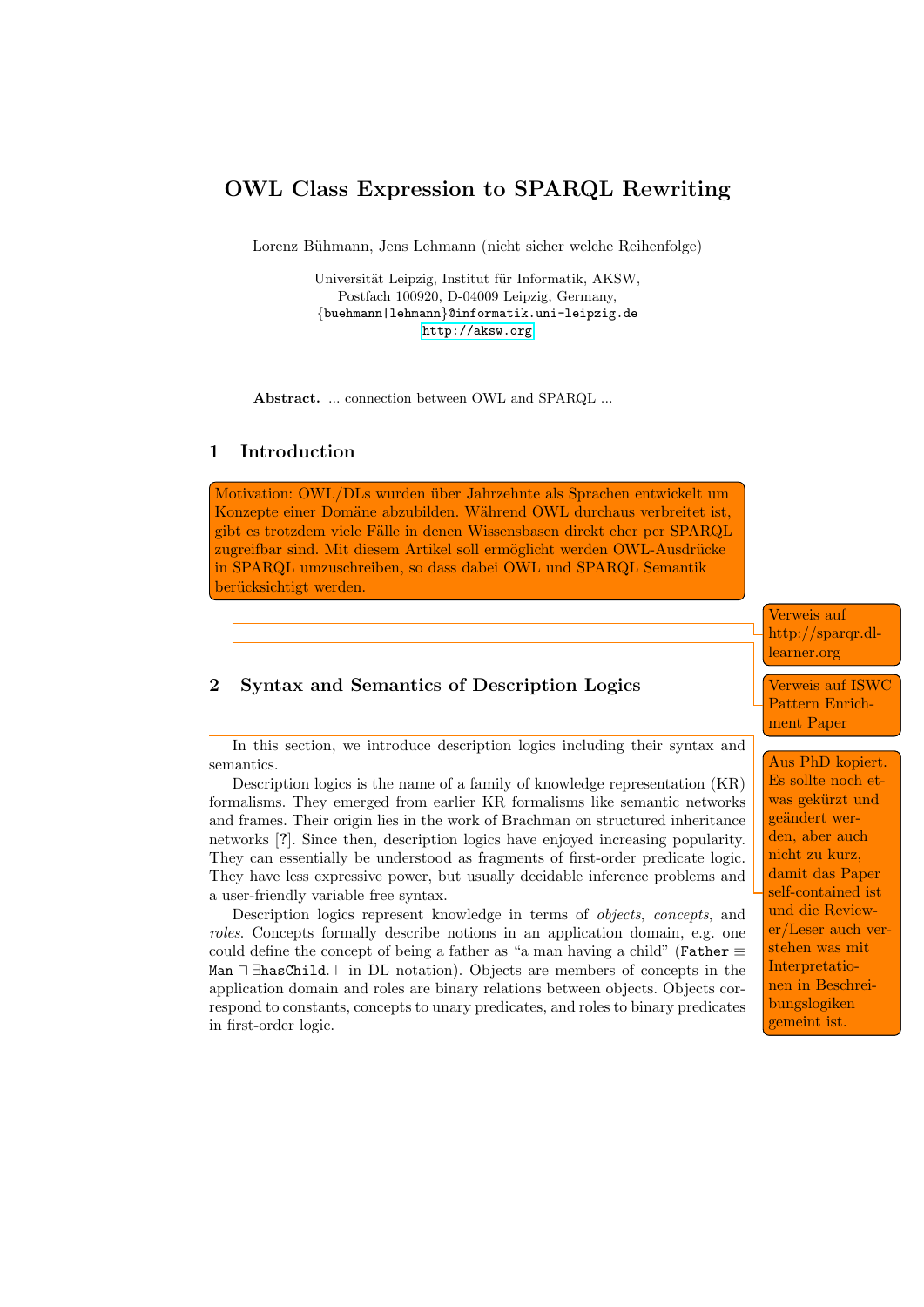In description logic systems information is stored in a knowledge base. It is sometimes divided in two parts: TBox and ABox. The ABox contains assertions about objects. It relates objects to concepts and other objects via roles. The TBox describes the terminology by relating concepts and roles. For some expressive description logics this clear separation does not exist. Furthermore, the notion of an RBox, which contains knowledge about roles, is sometimes used in expressive description logics. We will usually consider those axioms as part of the TBox in this thesis.

As mentioned before, DLs are a family of KR formalisms. We use the terms description language and description logic synonymously for one particular element of this family. First, we introduce the  $\mathcal{ALC}$  description logic as an example language.  $\angle$ ALC is a proper fragment of OWL [?] and is generally considered to be a prototypical description logic for research investigations. ALC stands for attributive language with complement. It allows to construct complex concepts from simpler ones using various language constructs. The next definition shows how such concepts can be built.

**Definition 1 (Syntax of ALC concepts).** Let  $N_R$  be a set of role names and N<sub>C</sub> be a set of concept names (N<sub>R</sub> ∩ N<sub>C</sub> =  $\emptyset$ ). The elements of N<sub>C</sub> are also called atomic concepts. The set of ALC concepts is inductively defined as follows:

- 1. Each atomic concept is an ALC concept.
- 2. If C and D are ALC concepts and  $r \in N_R$  a role, then the following are also ALC concepts:
	- $\top$  (top),  $\bot$  (bottom)
	- $C \sqcup D$  (disjunction),  $C \sqcap D$  (conjunction),  $\neg C$  (negation)
	- ∀r.C (value/universal restriction), ∃r.C (existential restriction)

*Example 1 (ALC concepts)*. Some examples of complex concepts in  $\mathcal{ALC}$  are:

- $-$  Man  $\Box$  ∃hasChild. $\top$
- $-$  Man  $\Box$   $\exists$ hasChild.(Rich  $\Box$  Beautiful)
- Man u ∃hasChild.¬Adult
- Man  $\sqcap$  ∃hasChild. $\forall$ hasFriend.ComputerScientist

Other description languages are usually named according to the expressive features they support. The choice of language is usually a tradeoff between ex-pressivity and complexity of reasoning. The description logic navigator<sup>[1](#page-1-0)</sup> provides detailed information about the complexity of a particular language. The following is a list of commonly used letters in the description logic naming scheme along with their meaning (note that if one feature can be expressed using other ones the letter is usually omitted in the language name).

 $\mathcal{S}$  ALC + transitivity: For a transitive role r, we have that  $r(a, b)$  and  $r(b, c)$ implies  $r(a, c)$ .

<span id="page-1-0"></span><sup>1</sup> <http://www.cs.manchester.ac.uk/~ezolin/dl/>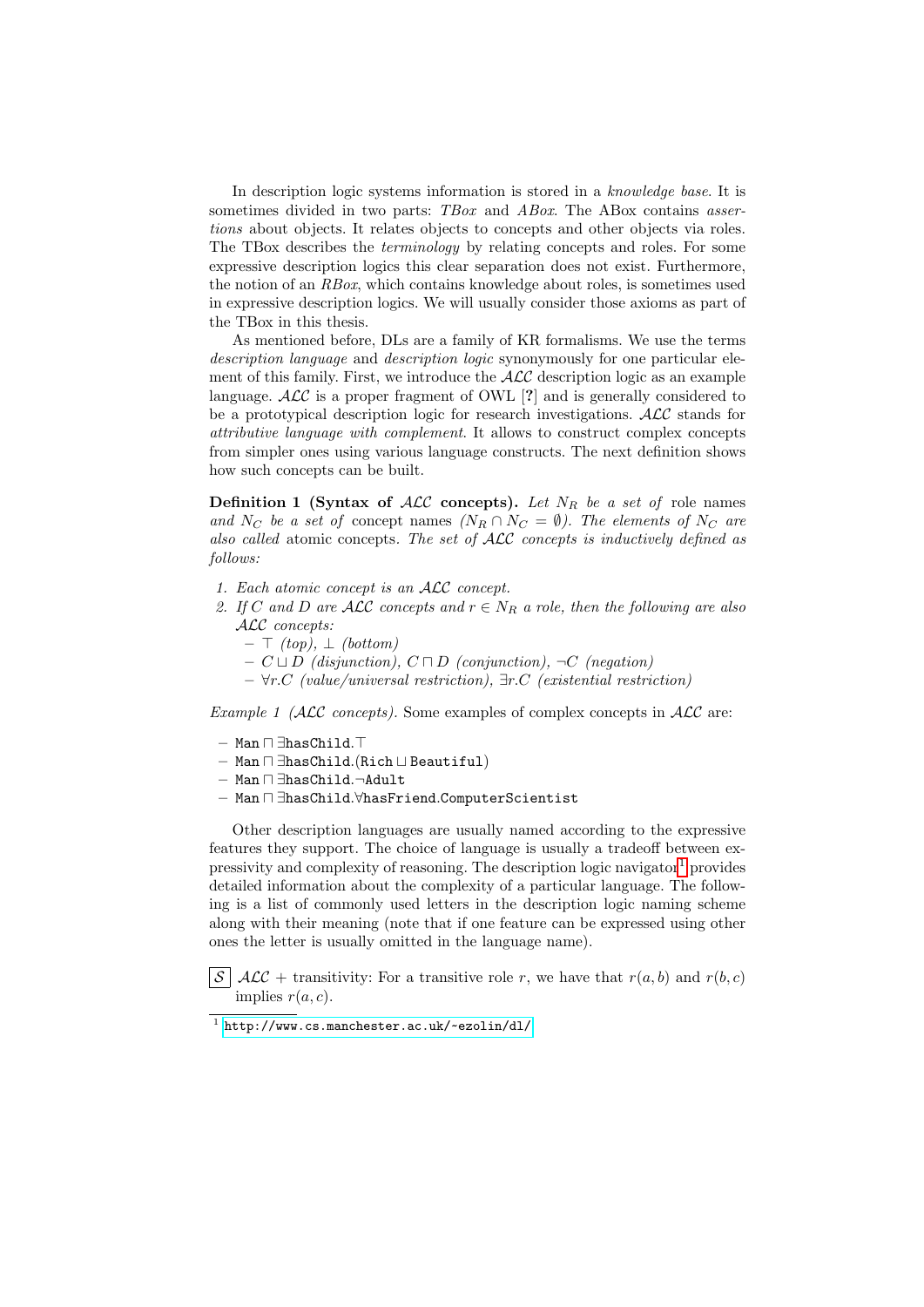- $\mathcal{H}$  subroles:  $r \sqsubseteq s$  says that r is a subrole of s, i.e.  $r(a, b)$  implies  $s(a, b)$ .
- I inverse roles:  $r^-$  denotes the inverse role of r, i.e.  $r^{-1}(a, b)$  iff  $r(b, a)$ .
- $\mathcal{O}$  nominals: Sets of objects can be used to construct concepts, e.g. {MONICA} denotes the singleton set, which only contains MONICA. Nominals are useful in cases where the instances of a concept should be enumerated, e.g. the members of the European Union.
- $\mathcal{N}$  number restrictions: Allows constructs of the form  $\geq n$  r and  $\leq n$  r to build concepts. This is useful if one wants to define a concept like "mother of at least three children" (Woman  $\sqcap \geq 3$  hasChild).
- Q qualified number restrictions: Concept constructors of the form  $\geq n r.C$  and  $\leq n r.C$  can be used. If C is the top concept, this is equivalent to unqualified number restrictions. This is useful to define a concept like "mother of at least three male children" (Woman  $\sqcap \geq 3$  has Child.Male).
- $|\mathcal{F}|$  functional roles: Allows to express that a role r is functional, i.e. has at most one filler, which is equivalent to the axiom  $\top \sqsubseteq \leq 1$  r.
- $\mathcal{R}$  complex role inclusions: Axioms of the form  $r \circ s \sqsubseteq r$  (or  $r \circ s \sqsubseteq s$ ) state that when  $r(a, b)$  and  $s(b, c)$  holds, then  $r(a, c)$  (or  $s(a, c)$ ) also holds. For instance, we could use the axiom locatedIn∘partof  $\sqsubseteq$  locatedIn to model the part of relationship for locations. Now, if we know that Leipzig is located in Saxony and Saxony is part of Germany, we can infer that Leipzig is located in Germany.
- $\vert D \vert$  data types: Data types are used to incorporate different kinds of data. e.g. numbers or strings. This allows, for instance, to define the concept of an old person as a person of age 65 or higher.

While  $ALC$  is seen as a prototypical language and foundation for more expressive languages, there has also been a lot of research effort for simple languages with often tractable inference problems. Two of those languages, which are referred to within the thesis are  $A\mathcal{L}$  and  $\mathcal{EL}$ :

AL is inductively defined as follows:  $\top$ ,  $\bot$ ,  $\exists r \cdot \top$ ,  $A$ ,  $\neg A$  with  $A \in N_C$ ,  $r \in N_R$ are  $A\mathcal{L}$  concepts. If C and D are  $A\mathcal{L}$  concepts, then  $C \sqcap D$  is an  $A\mathcal{L}$  concept. If C is an  $\mathcal{AL}$  concept and r a role, then  $\forall r.C$  is an  $\mathcal{AL}$  concept.

 $\mathcal{EL}$  is inductively defined as follows:  $\top$ , A with  $A \in N_C$  are  $\mathcal{EL}$  concepts. If C and D are  $\mathcal{EL}$  concepts and  $r \in N_R$ , then  $C \sqcap D$  and  $\exists r.C$  are  $\mathcal{EL}$  concepts.

The semantics of concepts is defined by means of interpretations. See the following definition and Table [1](#page-3-0) listing common concept constructors.

**Definition 2** (Interpretation). An interpretation  $\mathcal I$  consists of a non-empty interpretation domain  $\Delta^{\mathcal{I}}$  and an interpretation function  $\cdot^{\mathcal{I}}$ , which assigns to  $\emph{each } A \in N_C \emph{ a set } A^{\mathcal{I}} \subseteq \Delta^{\mathcal{I}} \emph{ and to each } r \in N_R \emph{ a binary relation } r^{\mathcal{I}} \subseteq \Delta^{\mathcal{I}} \times \Delta^{\mathcal{I}}.$ 

Example 2 (Interpreting Concepts). Let the interpretation  $\mathcal I$  be given by:

 $\Delta^{\mathcal{I}} = \{\texttt{MONICA}, \texttt{JESSICA}, \texttt{STEPHEN}\}$  $Woman^{\mathcal{I}} = \{MONICA, JESSICA\}$  $hasChild^{\mathcal{I}} = \{ (MONICA, STEPHEN), (STEPHEN, JESSICA) \}$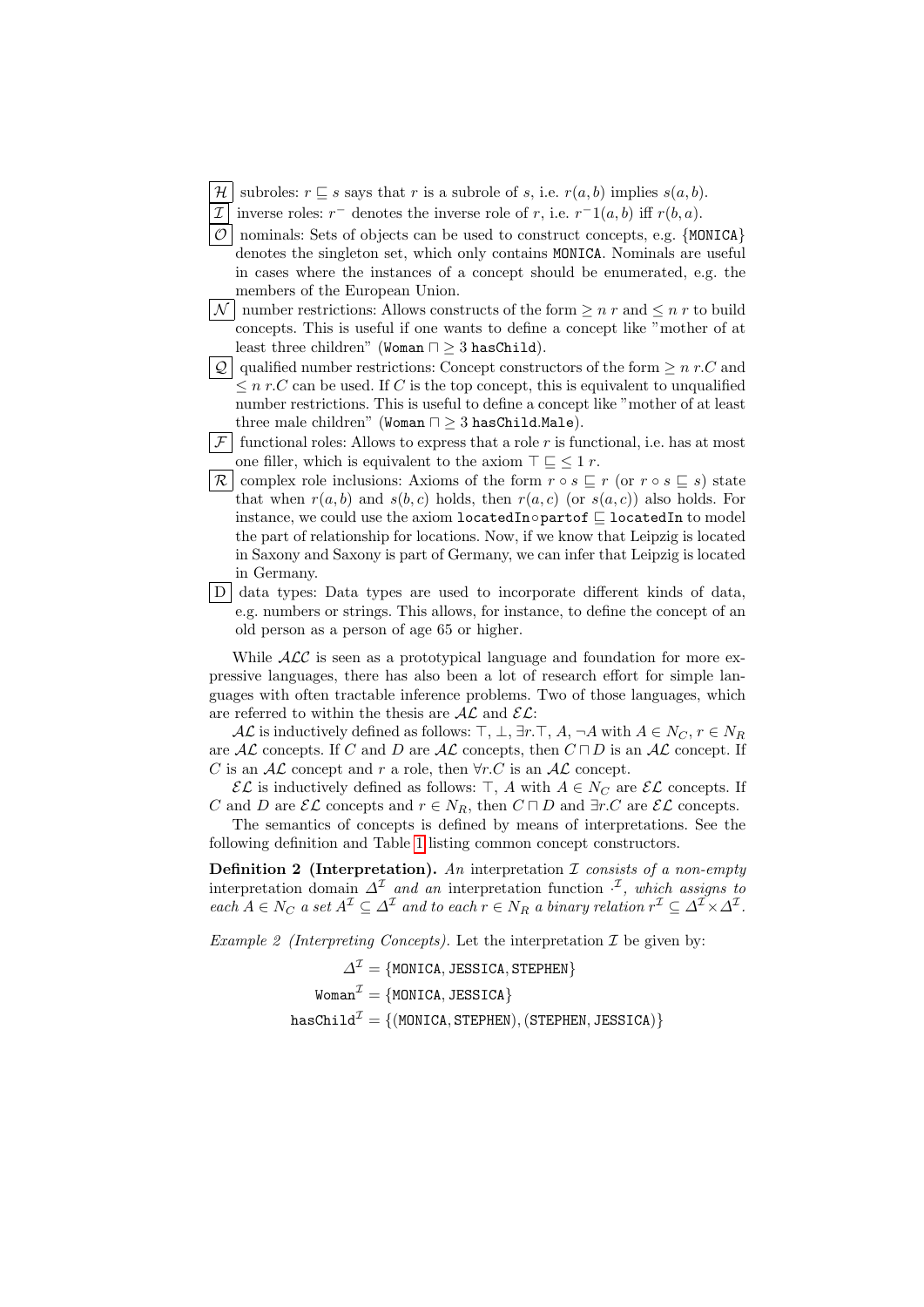<span id="page-3-0"></span>

| construct          | syntax           | semantics                                                                                                                                  |
|--------------------|------------------|--------------------------------------------------------------------------------------------------------------------------------------------|
| atomic concept     | A                | $A^{\mathcal{I}} \subset \Delta^{\mathcal{I}}$                                                                                             |
| role               | $\boldsymbol{r}$ | $r^{\mathcal{I}} \subset \varDelta^{\mathcal{I}} \times \varDelta^{\mathcal{I}}$                                                           |
| nominals           | $\{o\}$          | $\{o\}^{\mathcal{I}} \subseteq \Delta^{\mathcal{I}},  \{o\} ^{\mathcal{I}} = 1$                                                            |
| top concept        |                  |                                                                                                                                            |
| bottom concept     |                  | 0                                                                                                                                          |
| conjunction        | $C\sqcap D$      | $(C \sqcap D)^{\mathcal{I}} = C^{\mathcal{I}} \cap D^{\mathcal{I}}$                                                                        |
| disjunction        |                  | $C \sqcup D$ $\left  (C \sqcup D)^{\mathcal{I}} \right  = C^{\mathcal{I}} \cup D^{\mathcal{I}}$                                            |
| negation           |                  | $\neg C$ $\left  (\neg C)^{\mathcal{I}} = \Delta^{\mathcal{I}} \setminus C^{\mathcal{I}} \right $                                          |
| exists restriction |                  | $\exists r.C \quad  (\exists r.C)^{\mathcal{I}} = \{a \mid \exists b.(a,b) \in r^{\mathcal{I}} \text{ and } b \in C^{\mathcal{I}}\}\$      |
| value restriction  |                  | $\forall r.C \quad  (\forall r.C)^{\mathcal{I}} = \{a \mid \forall b.(a, b) \in r^{\mathcal{I}} \text{ implies } b \in C^{\mathcal{I}}\}\$ |
|                    |                  | at least restriction $\geq n r.C \mid (\geq n r)^{\mathcal{I}} = \{a \mid  (\{b \mid (a,b) \in r^{\mathcal{I}}\}  \geq n\}$                |
|                    |                  | atmost restriction $\leq n r.C \leq n r$ <sup>T</sup> $= \{a \mid  (\{b \mid (a,b) \in r^T\}  \leq n\}$                                    |

Table 1: Syntax and semantics for concepts in  $\mathcal{SHOLN}$ .

We then have:

$$
(\mathtt{Woman} \sqcap \exists \mathtt{hasChild}.\top)^\mathcal{I} = \{\mathtt{MONICA}\}
$$

In the most general case, terminological axioms are of the form  $C \subseteq D$  or  $C \equiv D$ , where C and D are (complex) concepts. The former axioms are called inclusions and the latter equivalences. An equivalence whose left hand side is an atomic concept is a concept definition. In some languages with low expressivity, like  $AL$ , terminological axioms are restricted to definitions. We can define the semantics of terminological axioms in a straightforward way. An interpretation *I* satisfies an inclusion  $C \subseteq D$  if  $C^{\mathcal{I}} \subseteq D^{\mathcal{I}}$  and it satisfies the equivalence  $C \equiv D$ if  $C^{\mathcal{I}} = D^{\mathcal{I}}$ .  $\mathcal{I}$  satisfies a set of terminological axioms iff it satisfies all axioms in the set. An interpretation, which satisfies a (set of) terminological axiom(s) is called a *model* of this (set of) axiom(s). Two (sets of) axioms are *equivalent* if they have the same models. A finite set  $\mathcal T$  of terminological axioms is called a (general) TBox. Let  $N_I$  be the set of object names (disjoint with  $N_R$  and  $N_C$ ). An assertion has the form  $C(a)$  (concept assertion),  $r(a, b)$  (role assertion), where a, b are object names, C is a concept, and r is a role. An ABox  $A$  is a finite set of assertions.

Objects are also called individuals. To allow interpreting ABoxes we extend the definition of an interpretation. In addition to mapping concepts to subsets of our domain and roles to binary relations, an interpretation has to assign to each individual name  $a \in N_I$  an element  $a^{\mathcal{I}} \in \Delta^{\mathcal{I}}$ . An interpretation  $\mathcal{I}$  is a model of an ABox A (written  $\mathcal{I} \models \mathcal{A}$ ) iff  $a^{\mathcal{I}} \in C^{\mathcal{I}}$  for all  $C(a) \in \mathcal{A}$  and  $(a^{\mathcal{I}}, b^{\mathcal{I}}) \in r^{\mathcal{I}}$  for all  $r(a, b) \in \mathcal{A}$ . An interpretation  $\mathcal I$  is a model of a knowledge base  $\mathcal K = (\mathcal T, \mathcal A)$ (written  $\mathcal{I} \models \mathcal{K}$ ) iff it is a model of  $\mathcal{T}$  and  $\mathcal{A}$ .

<span id="page-3-1"></span>*Example 3 (Models of a Knowledge Base)*. Let the knowledge base  $\mathcal{K} = (\mathcal{T}, \mathcal{A})$ be given by: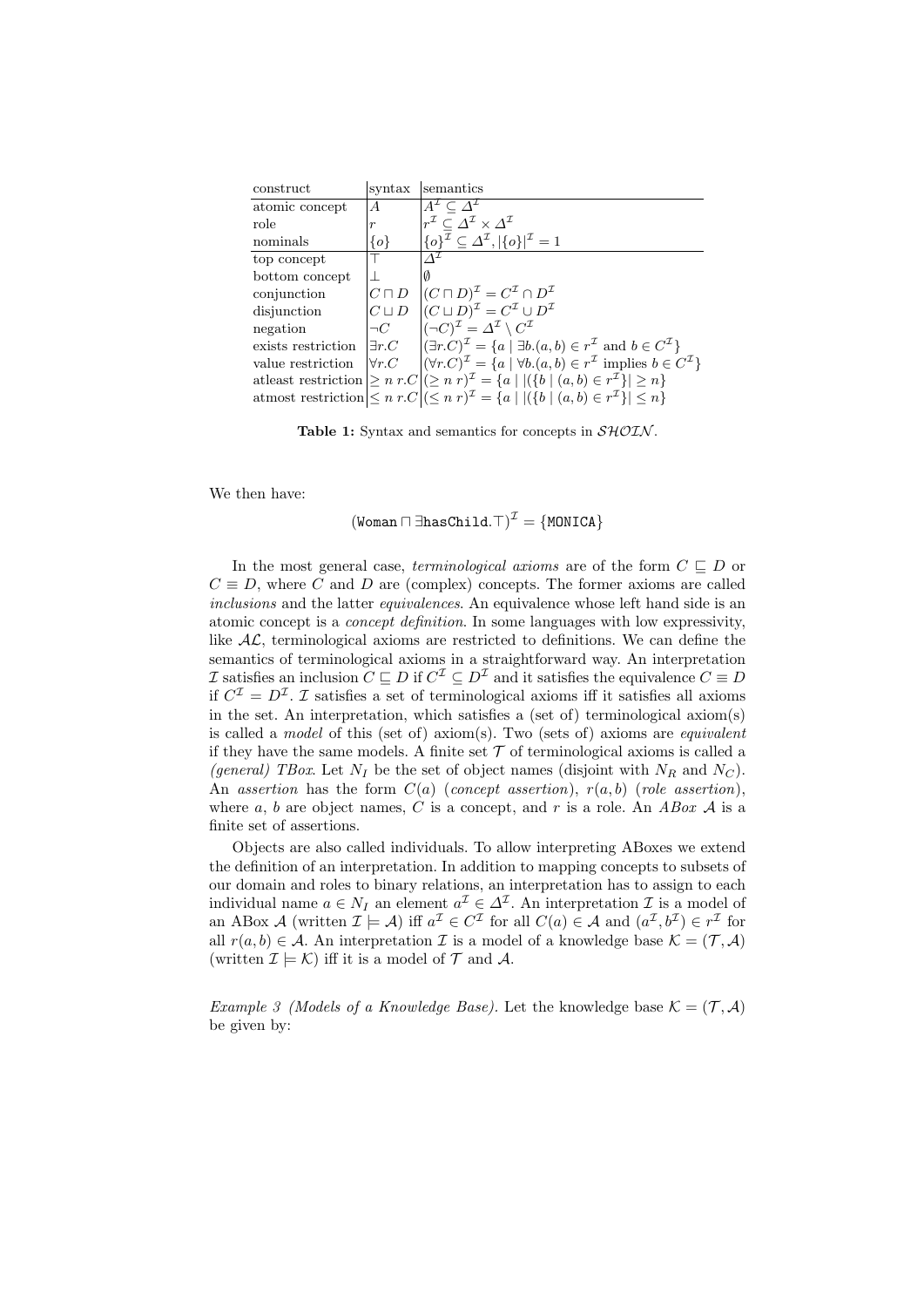TBox  $\mathcal{T}$ :

Man  $\equiv \neg$ Woman  $\sqcap$  Person  $W$ oman  $\sqsubseteq$  Person  $Mother \equiv Woman \sqcap \exists hasChild.$ 

ABox A:

```
Man(STEPHEN).
\negMan(MONICA).
Woman(JESSICA).
hasChild(STEPHEN, JESSICA).
```
We will now look at some interpretations and determine whether or not they are a model of  $K$ . For all interpretations, the domain {MONICA, JESSICA, STEPHEN} is used and all object names are interpreted in the obvious way (STEPHEN is interpreted as STEPHEN etc.).

Let the interpretation  $\mathcal{I}_1$  be given by:

$$
Man^{\mathcal{I}_1} = \{ J \text{ESSICA}, \text{STEPHEN} \}
$$
\n
$$
Woman^{\mathcal{I}_1} = \{ MONICA, J \text{ESSICA} \}
$$
\n
$$
Mother^{\mathcal{I}_1} = \emptyset
$$
\n
$$
Person^{\mathcal{I}_1} = \{ J \text{ESSICA}, MONICA, STEPHEN \}
$$
\n
$$
hasChild^{\mathcal{I}_1} = \{ (STEPHEN, J \text{ESSICA}) \}
$$

Clearly this does not satisfy  $\mathcal T$ , because the definition  $\texttt{Man} \equiv \neg \texttt{Woman} \sqcap \texttt{Person}$  is not satisfied. We have  $\texttt{Man}^{\mathcal{I}_1} = \{\texttt{JESSICA}, \texttt{STEPHEN}\}$  and  $(\neg \texttt{Woman}\sqcap \texttt{Person})^{\mathcal{I}_1} =$  $\{$  STEPHEN $\}$ , which are not equal. However,  $\mathcal{I}_1$  satisfies  $\mathcal{A}$ .

Let the interpretation  $\mathcal{I}_2$  be given by:

$$
Man^{\mathcal{I}_2} = \{ \text{STERPER} \}
$$
\n
$$
Woman^{\mathcal{I}_2} = \{ \text{JESSICA}, \text{MONICA} \}
$$
\n
$$
\text{Mother}^{\mathcal{I}_2} = \emptyset
$$
\n
$$
\text{Person}^{\mathcal{I}_2} = \{ \text{JESSICA}, \text{MONICA}, \text{STEPHEN} \}
$$
\n
$$
\text{hasChild}^{\mathcal{I}_2} = \emptyset
$$

 $\mathcal{I}_2$  satisfies  $\mathcal{T}$ , but not  $\mathcal{A}$ . We have hasChild(STEPHEN, JESSICA)  $\in \mathcal{A}$ , but  $(\mathtt{STEPHEN}^{\mathcal{I}_2},\mathtt{JESSICA}^{\mathcal{I}_2})\not\in \mathtt{hasChild}^{\mathcal{I}_2}.$ 

Let the interpretation  $\mathcal{I}_3$  be given by:

```
Man^{\mathcal{I}_3} = \{STEPHEN\}Woman^{\mathcal{I}_3} = \{JESSICA, MONICA\}\text{Mother}^{\mathcal{I}_3} = \{\text{MONICA}\}\Person^{\mathcal{I}_3} = \{ JESSICA, MONICA, STEPHEN \}hasChild^{\mathcal{I}_3} = \{(MONICA, STEPHEN), (STEPHEN, JESSICA)\}
```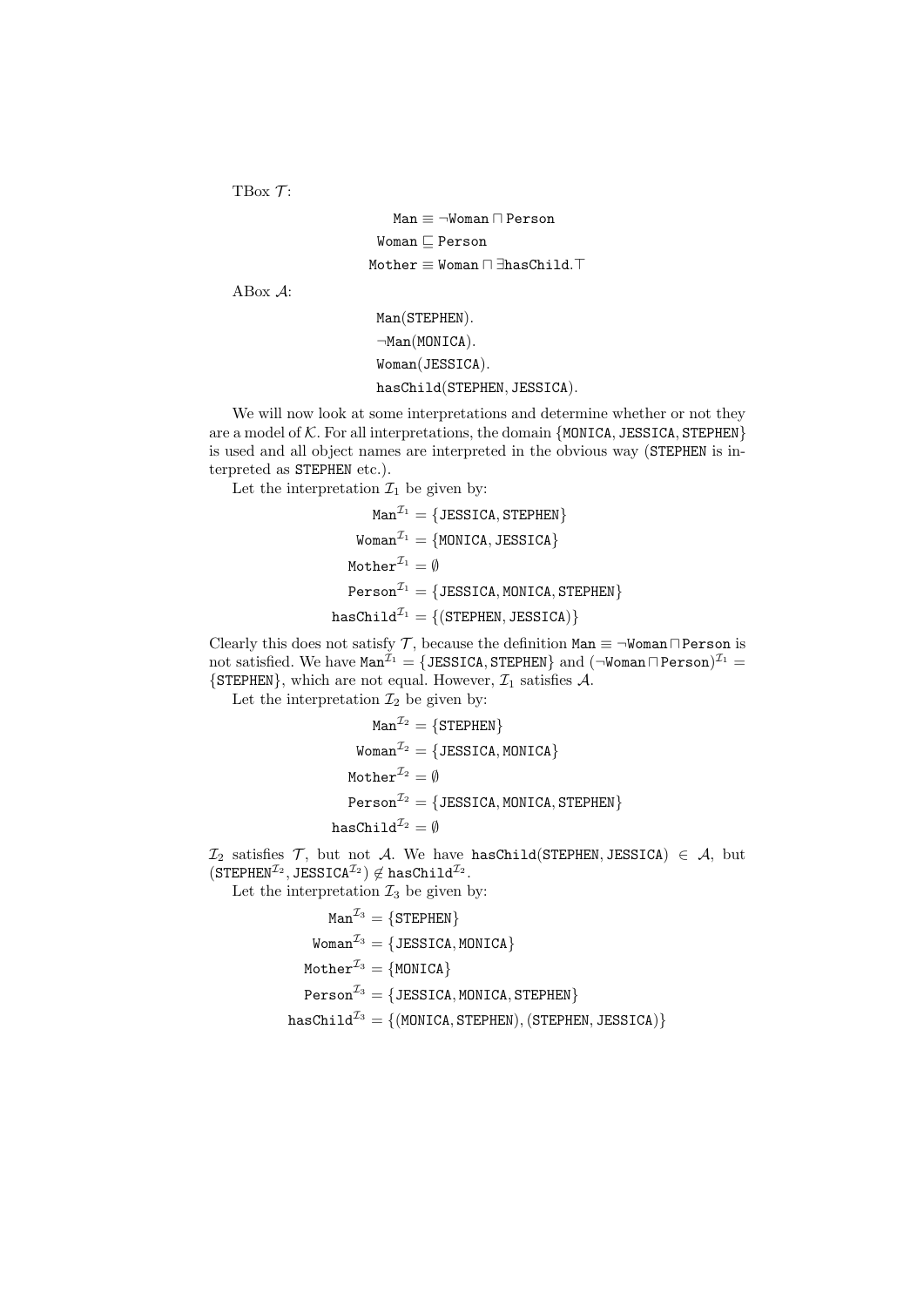$\mathcal{I}_3$  is a model of  $\mathcal T$  and  $\mathcal A$ , so it is a model of  $\mathcal K$ . One may argue that nothing in our knowledge base justifies the fact that we interpret MONICA as mother. However, in DLs we usually have the open world assumption. This means that the given knowledge is viewed as incomplete. There is nothing, which tells us that MONICA is not a mother. In databases one usually uses the closed world assumption, i.e. all facts, which are not explicitly stored, are assumed to be false.

As we have described, a knowledge base can be used to represent the information we have about an application domain. Besides this *explicit* knowledge, we can also deduce *implicit* knowledge from a knowledge base. It is the aim of *in*ference algorithms to extract such implicit knowledge. There are some standard reasoning tasks in description logics, which we will briefly describe.

In terminological reasoning we reason about concepts. The standard problems are consistency, satisfiability and subsumption. Intuitively, consistency checks detect whether a knowledge base contains contradictions. Satisfiability determines whether a concept can be satisfied, i.e. it is free of contradictions. Subsumption of two concepts detects whether one of the concepts is more general than the other.

**Definition 3 (Consistency).** A knowledge base K is consistent iff it has a model.

Example 4 (Consistency). The knowledge base  $\mathcal{K} = \{A_1 \equiv A_2 \sqcap \neg A_2, A_1(a)\}\$ is not consistent, since  $A_1$  is equivalent to  $\perp$  and has an asserted instance a.

**Definition 4 (Satisfiability).** Let C be a concept and  $\mathcal{T}$  a TBox. C is satisfiable *iff there is an interpretation*  $\mathcal I$  such that  $C^{\mathcal I} \neq \emptyset$ . C is satisfiable with respect to T iff there is a model I of T such that  $C^{\mathcal{I}} \neq \emptyset$ .

Example 5 (Satisfiability). Man $\neg$ Woman is satisfiable. However, it is not satisfiable with respect to the TBox in Example [3.](#page-3-1)

**Definition 5 (Subsumption, Equivalence).** Let C, D be concepts and  $\mathcal{T}$  a TBox. C is subsumed by D, denoted by  $C \subseteq D$ , iff for any model  $\mathcal I$  we have  $C^{\mathcal{I}} \subseteq D^{\mathcal{I}}$ . C is subsumed by D with respect to T, denoted by  $C \subseteq_{\mathcal{T}} D$ , iff for any model  $\mathcal I$  of  $\mathcal T$  we have  $C^{\mathcal I} \subseteq D^{\mathcal I}$ .

C is equivalent to D (with respect to T), denoted by  $C \equiv D \ (C \equiv_{\mathcal{T}} D)$ , iff  $C \sqsubseteq D$  ( $C \sqsubseteq_{\mathcal{T}} D$ ) and  $D \sqsubseteq C$  ( $D \sqsubseteq_{\mathcal{T}} C$ ).

C is strictly subsumed by D (with respect to T), denoted by  $C \sqsubset D$   $(C \sqsubset_{\mathcal{T}}$ D), iff  $C \sqsubseteq D$  ( $C \sqsubseteq_{\mathcal{T}} D$ ) and not  $C \equiv D$  ( $C \equiv_{\mathcal{T}} D$ ).

Example 6 (Subsumption). Mother is not subsumed by Woman. However, Mother is subsumed by Woman with respect to the TBox in Example [3.](#page-3-1)

Subsumption allows to build a hierarchy of atomic concepts, commonly called the subsumption hierarchy. Analogously, for more expressive description logics role hierarchies can be inferred.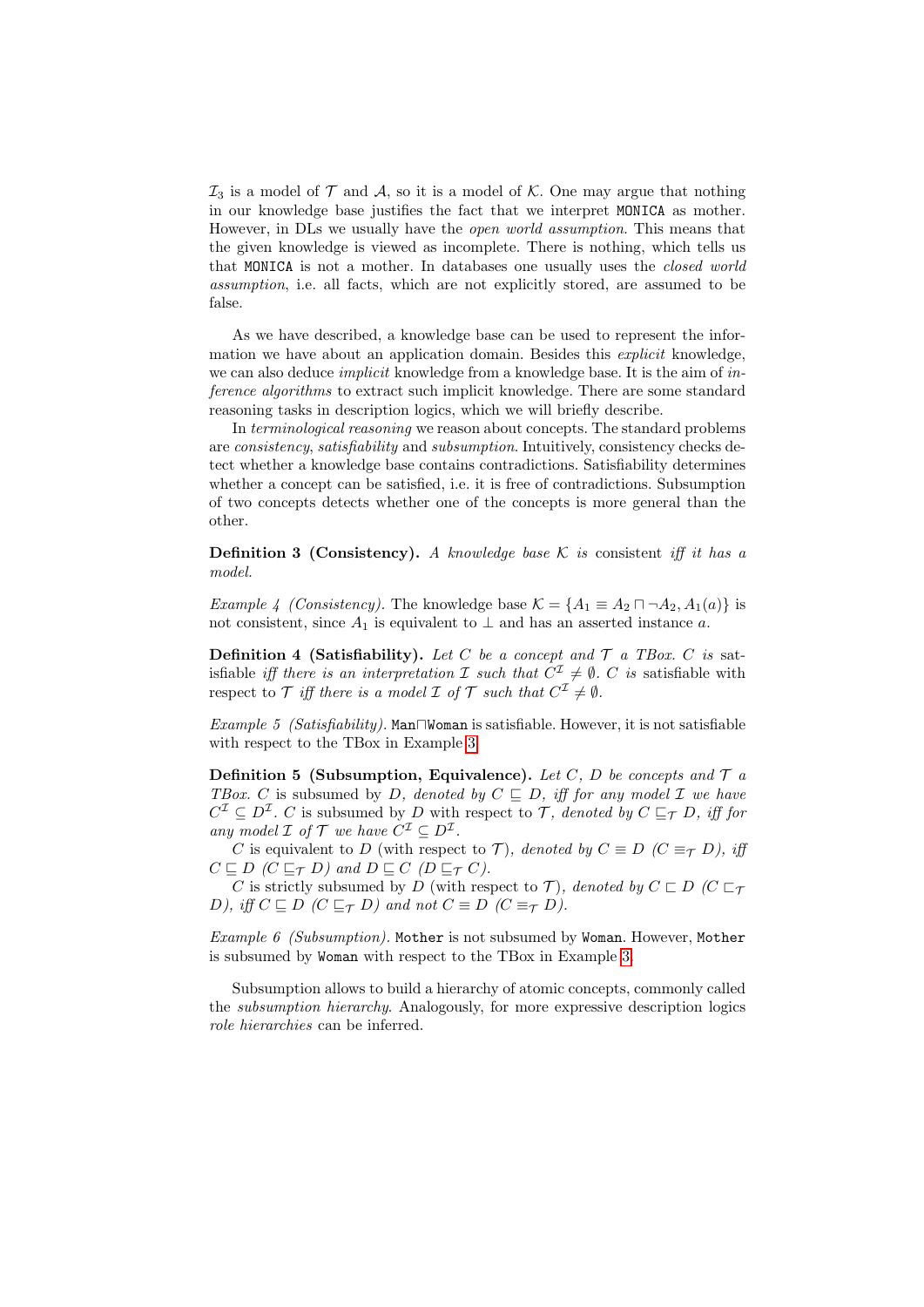In assertional reasoning one reasons about objects. As one relevant task for learning in DLs, the instance check problem is to find out whether an object is an instance of a concept, i.e. belongs to it. A retrieval operation finds all instances of a given concept.

**Definition 6 (Instance Check).** Let A be an ABox,  $\mathcal{T}$  a TBox,  $\mathcal{K} = (\mathcal{T}, \mathcal{A})$ a knowledge base, C a concept, and  $a \in N_I$  an object. a is an instance of C with respect to A, denoted by  $A \models C(a)$ , iff in any model I of A we have  $a^{\mathcal{I}} \in C^{\mathcal{I}}$ . a is an instance of C with respect to  $K$ , denoted by  $K \models C(a)$ , iff in any model *I* of *K* we have  $a^{\mathcal{I}} \in C^{\mathcal{I}}$ .

To denote that a is not an instance of C with respect to  $A(K)$  we write  $\mathcal{A} \not\models C(a)$   $(\mathcal{K} \not\models C(a))$ .

We use the same notation for sets S of assertions of the form  $C(a)$ , e.g.  $\mathcal{K} \models S$ means that every element in  $S$  follows from  $K$ .

**Definition 7** (Retrieval). Let A be an ABox,  $\mathcal{T}$  a TBox,  $\mathcal{K} = (\mathcal{T}, \mathcal{A})$  a knowledge base, C a concept. The retrieval  $R_A(C)$  of a concept C with respect to A is the set of all instances of  $C: R_{\mathcal{A}}(C) = \{a \mid a \in N_I \text{ and } A \models C(a)\}.$  Similarly the retrieval  $R_{\mathcal{A}}(C)$  of a concept C with respect to K is  $R_{\mathcal{K}}(C) = \{a \mid a \in$  $N_I$  and  $K \models C(a)$ .

Example 7 (Instance Check, Retrieval). In Example [3](#page-3-1) we have  $R_K(\text{Woman}) =$ {JESSICA, MONICA}. JESSICA and MONICA are instances of Woman, because in any  $\text{model } \mathcal{I} \text{ of } \mathcal{K} \text{ we have JESSICA}^{\mathcal{I}} \in \texttt{Woman}^{\mathcal{I}} \text{ and } \texttt{MONICA}^{\mathcal{I}} \in \texttt{Woman}^{\mathcal{I}}.$ 

We introduce some further notions, which are used in the thesis. A concept is in negation normal form iff negation only occurs in front of concept names. The length of a concept is defined in a straightforward way, namely as the sum of the numbers of concept names, role names, quantifier, and connective symbols occurring in the concept. In particular, for  $\mathcal{ALC}$  we have:

**Definition 8 (Length of an ALC Concept).** The length  $|C|$  of a concept C is defined inductively (A stands for an atomic concept):

$$
|A| = |\top| = |\bot| = 1
$$
  
\n
$$
|\neg D| = |D| + 1
$$
  
\n
$$
|D \cap E| = |D \cup E| = 1 + |D| + |E|
$$
  
\n
$$
|\exists r.D| = |\forall r.D| = 2 + |D|
$$

The depth of a concept is the maximal number of nested concept constructors. The *role depth* of a concept is the maximal number of nested roles. A *subconcept* of a concept  $C$  is a concept syntactically contained in  $C$ . For brevity we sometimes omit brackets. In this case, constructors involving quantifiers have higher priority, e.g.  $\exists r.\top \cap A$  means  $(\exists r.\top) \cap A$ . In several proofs in the thesis we use a convenient abbreviated notation to denote  $\forall r$  chains and  $\exists r$  chains:

$$
\forall r^{n} = \underbrace{\forall r \dots \forall r}_{n-times} \qquad \exists r^{n} = \underbrace{\exists r \dots \exists r}_{n-times}
$$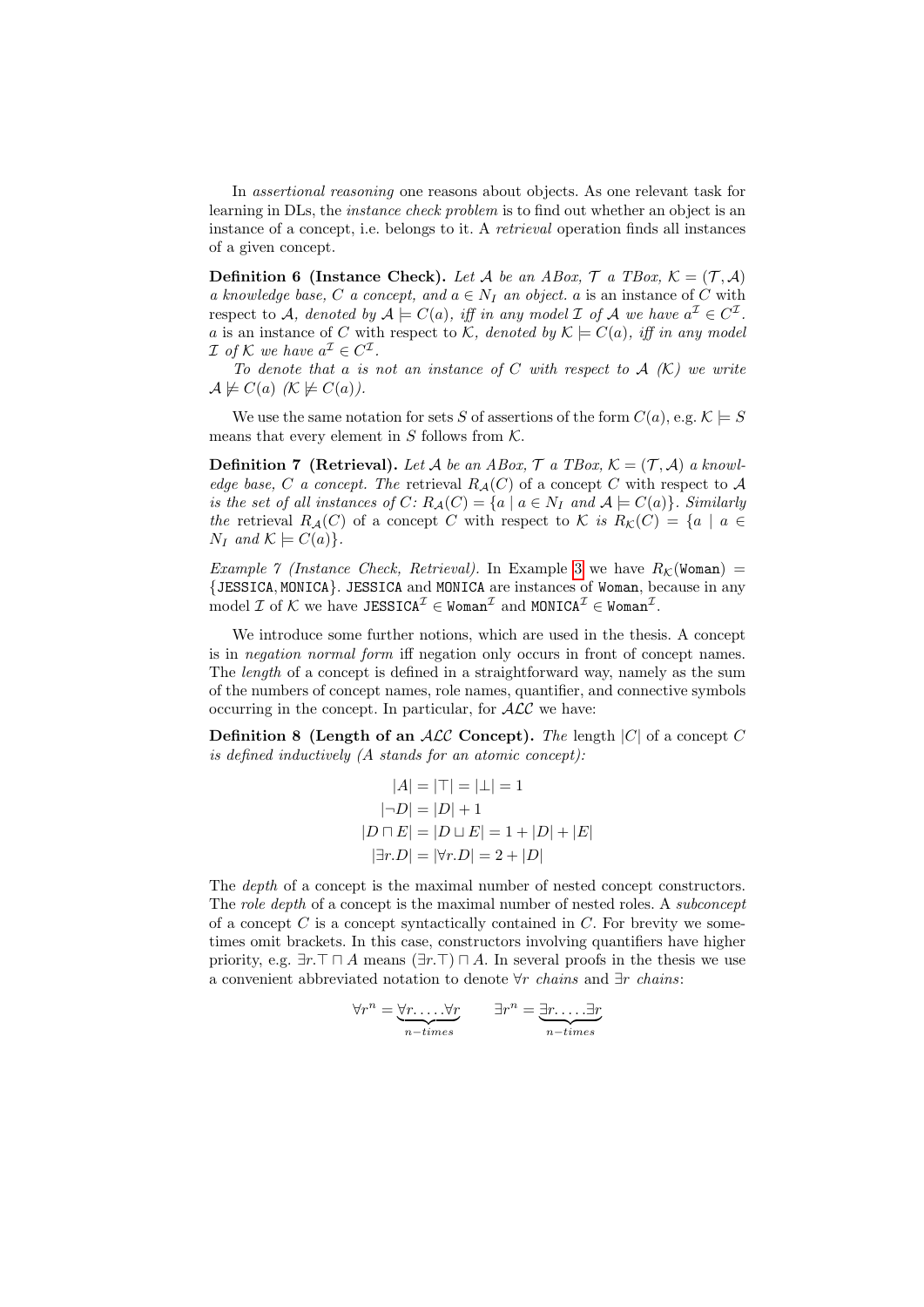For more detailed information about description logics, we refer the interested reader to  $[?,?,?]$ .

## 3 SPARQL Semantics

To show the connection to SPARQL, we first introduce basic notions. For a complete definition of the SPARQL syntax and semantics, however, we refer to  $[?]$ ,  $[?]$  and the official W3C recommendation<sup>[2](#page-7-0)</sup>. We use the SPARQL algebra syntax and semantics in [?] in this section and repeat the essential notions below.

We use V to denote SPARQL variables. A mapping  $\mu$  from V to a set U is a partial function  $\mu : V \to U$ . The domain of  $\mu$ , denoted by  $dom(\mu)$ , is the subset of V where  $\mu$  is defined.  $var(P)$  is the set of variables contained in a basic graph pattern P. Given a triple pattern t and a mapping  $\mu$  with  $var(t) \subseteq dom(\mu)$ ,  $\mu(t)$ is the triple pattern obtained by replacing the variables in  $t$  according to  $\mu$ . This can be extended to a basic graph pattern P by defining  $\mu(P) = \bigcup_{t \in P} {\mu(t)}$ .

The evaluation of a basic graph pattern  $P$ , denoted by  $[[P]],$  in  $A$  is then defined as the set of mappings  $[[P]]^{\mathcal{A}} = \{ \mu : V \to U \mid (dom(\mu) = var(P) \text{ and } \mu(P) \subseteq$  $\mathcal{A}$ . This can be extended to graph patterns and filters. Note that we will sometimes drop  $A$  if it is clear from the context. In the following, we will only introduce the notions required in our proof. For a conjunction of several triple patterns, their semantics are defined as  $[[ (P_1 \text{ AND } \dots \text{ AND } P_n)]] = [[P_1]] \bowtie$  $\cdots$   $\bowtie$  [[P<sub>n</sub>]]. The join operator for two sets of mappings  $\Omega_1$  and  $\Omega_2$  is defined as  $\Omega_1 \Join \Omega_2 = {\mu_1 \cup \mu_2 \mid \mu_1 \in \Omega_1, \mu_2 \in \Omega_2 \text{ and } \mu_1, \mu_2 \text{ are compatible mappings } }$ . Two mappings  $\mu_1$  and  $\mu_2$  are *compatible* if for all  $x \in dom(\mu_1) \cap dom(\mu_2)$ , it is the case that  $\mu_1(x) = \mu_2(x)$ . The semantics of UNION patterns are defined as  $[[P_1 \text{ UNION } \dots \text{ UNION } P_n]] = [[P_1]] \cup \dots \cup [[P_n]].$  For filters, we need to introduce the notion of *satisfaction*. Given a mapping  $\mu$  and a built-in condition R, the satisfaction of R by  $\mu$  is denoted by  $\mu \models R$  in a three valued logic (true, false, error). In our case, built-in conditions of the form  $?x = ?y$  are relevant, which result in an error if  $x \notin dom(\mu)$  or  $y \notin dom(\mu)$ . They are true if  $\mu(?x) = \mu(?y)$  and false otherwise. The built-in construct of the form ?v IN S where S is a set of expressions, is satisfied if  $\mu$ (?v)  $\in$  S and false otherwise. NOT EXISTS constructs in filters take a graph pattern  $P$  as input and evaluate it. They result in false if  $\mu \in [[P]]$  and true otherwise. The semantics of a filter in A is defined as  $[|P \text{ FILTER } R]|^{\mathcal{A}} = {\mu \in [P]}^{\mathcal{A}} | \mu \models R}.$ 

A SELECT query restricts the evaluation of a basic graph pattern to a set of variables W. The evaluation of a SELECT query  $(W, P)$  over a dataset A is the set of mappings  $[[(W, P)]^{\mathcal{A}} = {\mu_{|W} | \mu \in [P]}^{\mathcal{A}}$ . Since the interpretation of DL a concept results in a subset of the domain of the interpretation, we need to view such an evaluation as a set. Assuming a set  $\Omega$  of mappings is given, this can be achieved by performing a selection over a single variable  $v$  and collecting the results in a set, i.e.  $\Omega(v) = {\mu(v) | \mu \in \Omega}.$ 

<span id="page-7-0"></span> $^2$  <http://www.w3.org/TR/sparql11-query/>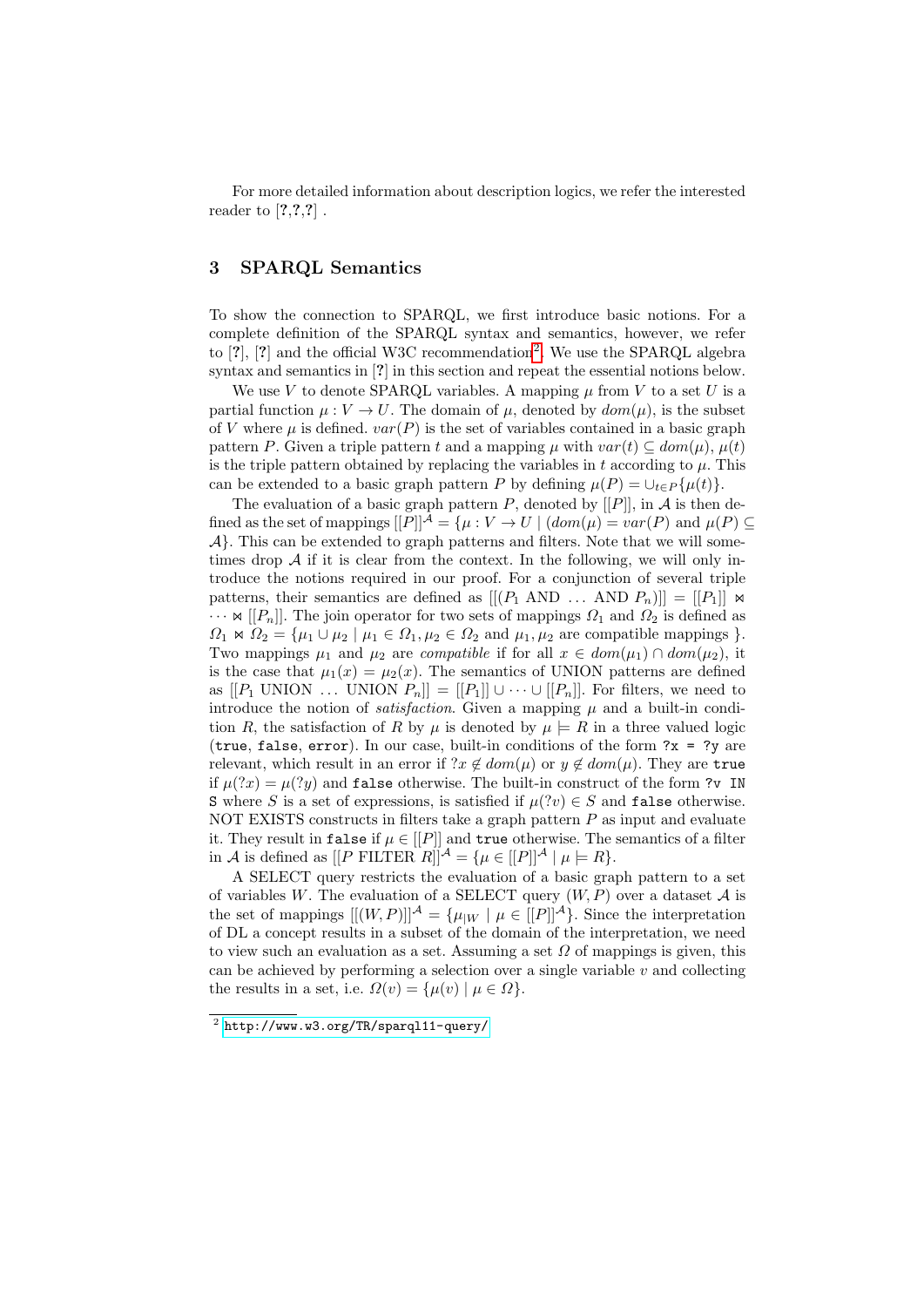## 4 OWL Class Expression Rewriting Algorithm

We restrict the description of the pattern rewriting algorithm for brevity to SubClassOf axiom patterns, as it was the most frequently used schema axiom type we discovered during the evaluation, and secondly each TBox axiom can be rewritten as a set of SubClassOf axioms.

Let  $C, D, C_1, \ldots, C_n$  be class expressions, A be an atomic class, r be an object property,  $a_1, \ldots, a_n$  be individuals and  $\Theta = \{\leq,\geq,=\}\.$  Let  $\tau(C, v)$  be a mapping from a class expression  $C$  and a target variable  $v$  to a SPARQL graph pattern  $\mathfrak p$ as described in Table [2.](#page-9-0) A given axiom pattern  $C \sqsubset D$  can be converted into a SPARQL query pattern p by applying  $\mathfrak{p} := \tau(C \sqcap D)$ . We assume that  $\tau$  generates unused query variables in its recursion.

The purpose of the SPARQL query is to determine whether instance data is structured according to the axiom pattern. Naturally, the SPARQL queries are only an approximation and do not employ the OWL open world assumption or use reasoning unless provided by the SPARQL endpoint<sup>[3](#page-8-0)</sup>. The goal is not to infer axioms, but rather to detect statistical evidence for axioms in the ABox.

## 5 Formal Relationship between a Class Expression and its SPARQL Rewriting

In this section, we establish a formal connection between description logic concepts and the SPARQL rewriting algorithm presented in the paper. As a prerequiste, we assume that the reader is familiar with description logics and refer to [?] for details. Essentially, we show that the evaluation of the interpretation function in description logics corresponds to the evaluation of the SPARQL algebra expression of the generated query according to SPARQL semantics. Another way to view this result is that a retrieval for the description logic concept and an execution of the rewritten query return essentially the same results<sup>[4](#page-8-1)</sup> when considering only facts as background knowledge (no inference), employing the unique names assumption and a closed world assumption.

In the following, we assume that an ABox  $A$  is given, which contains statements of the form  $A(a)$ , i.e. class assertions to named classes, and  $r(a, b)$ , i.e. role assertions. In RDF, those facts correspond to triples a rdf:type C and a r b respectively. We denote the objects, classes and roles in the ABox with  $N_O$ ,  $N_C$ 

Kann man das noch für weitere Konstrukte ausbauen um a) den Kernteil des Papers umfangreicher zu machen und es b) vom ISWC-Paper etwas abzugrenzen.

Es ist noch nicht ganz klar, ob wir nicht nur den Beweis, sondern ev. auch Teile des Algorithmus zum Umschreiben in diesen externen Artikel/Report auslagern sollten.

<span id="page-8-0"></span> $^3$  See <http://www.w3.org/TR/sparql11-entailment/>.

<span id="page-8-1"></span><sup>&</sup>lt;sup>4</sup> In DL, a set of resources is returned, whereas in SPARQL it is a set of mappings from a variable ?var to a resource, i.e. a table with a single column. By equal, we mean that the returned resources are the same.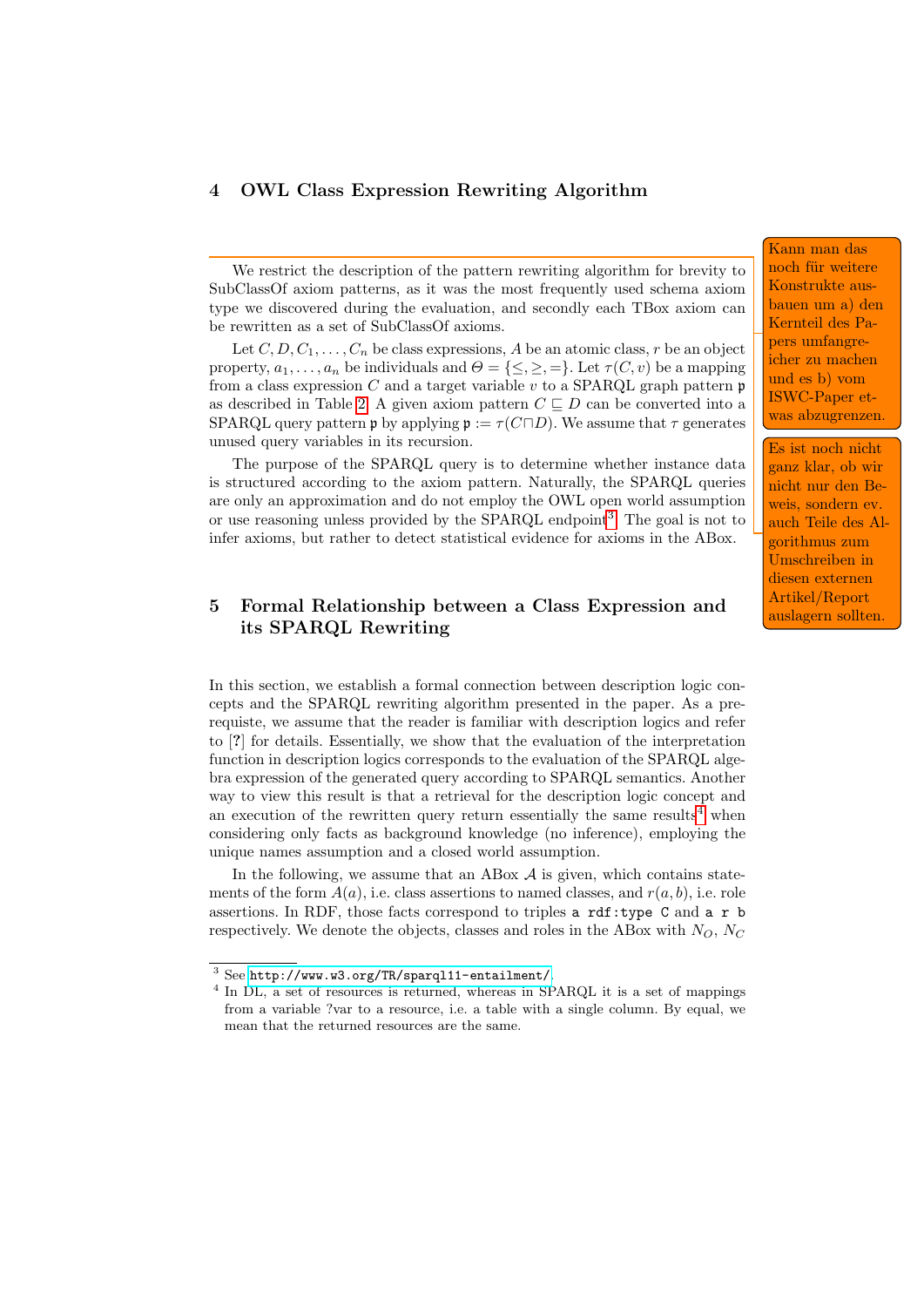<span id="page-9-0"></span>

Table 2: Conversion of class expressions into a SPARQL graph pattern.

and  $N_R$ , respectively. Using this, we can define an interpretation  $\mathcal I$  as:

$$
\Delta^{\mathcal{I}} = N_O
$$
  
\n
$$
a^{\mathcal{I}} = a
$$
  
\n
$$
A^{\mathcal{I}} = \{a \mid A(a) \in \mathcal{A}\} \text{ for all } A \in N_C
$$
  
\n
$$
r^{\mathcal{I}} = \{(a, b) \mid r(a, b) \in \mathcal{A}\} \text{ for all } r \in N_R
$$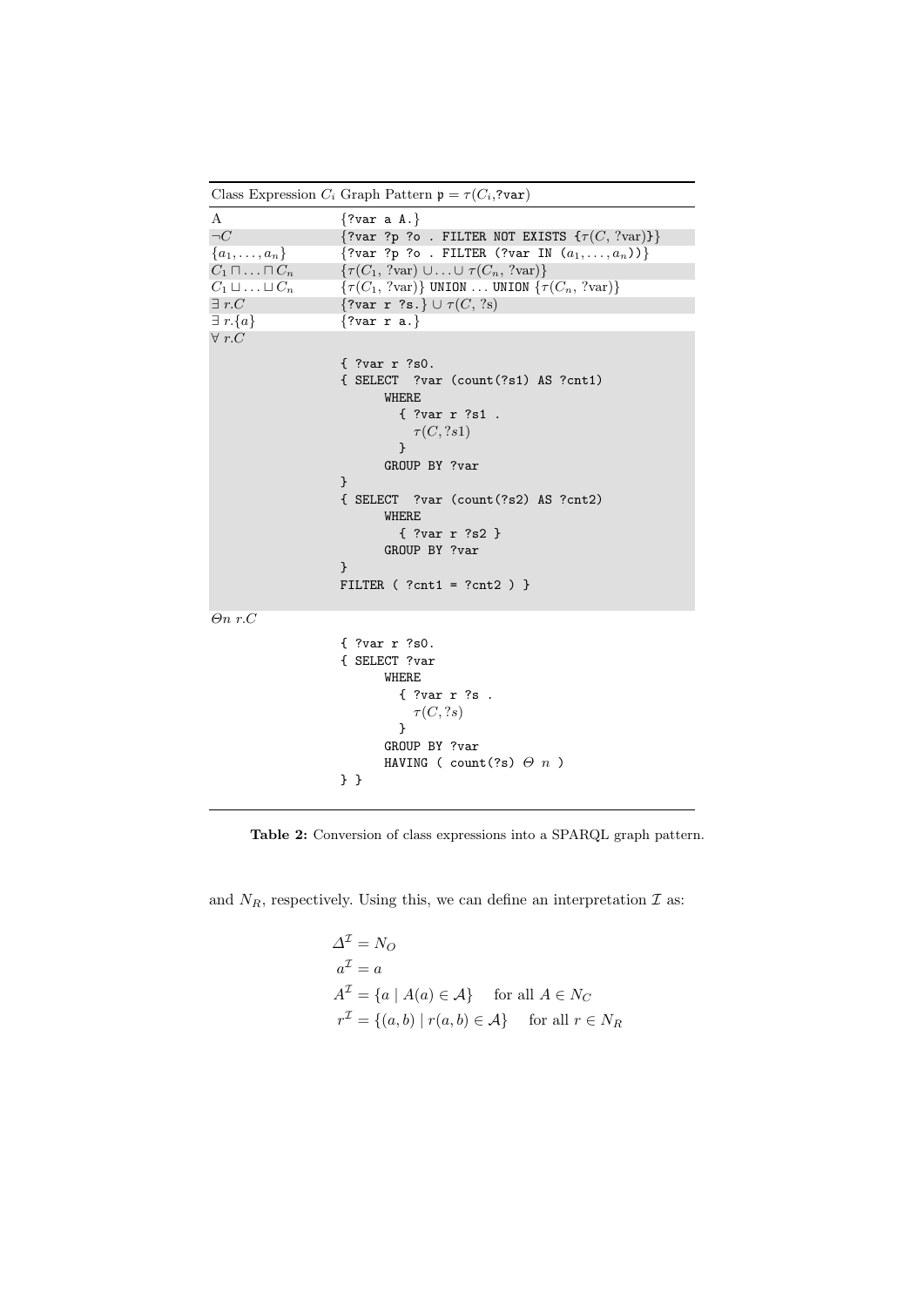This interpretation is called the *canonical interpretation* of  $A$  [?]. In the following, let  $\tau$  be the function defined in Table [2.](#page-9-0) For simplicity, we assume that  $\tau$ returns a SPARQL query algebra expression (in contrast to a query string). We can then show that executing the query converted from a concept C using  $\tau$  over  $\mathcal A$  is the same as the canoncial interpretation of  $C$ .

**Proposition 1.** Let  $A$  be an ABox,  $C$  a DL concept and  $\mathcal I$  the canoncial interpretation of A. Then  $C^{I} = [[\tau(C, 'var)]]^{A} ('var).$ 

Proof. We prove by induction over the structure of class expressions. In each case, we show that the DL and SPARQL semantics are equal with respect to  $\cdot^2$ and  $\tau$ . For the cases  $\forall r.C$  and  $\Theta$ n r.C, the conversion between both semantics is only sketched (due to length).

Induction Base:  $A<sup>\mathcal{I}</sup>$  contains the explicit instances of A by the definition of canonical interpretation and  $[[\tau((?var, rdf : type, A))]](?var)$  contains the subjects of triples asserting instances to A. Hence,  $A^{\mathcal{I}} = [[\tau(A, ?var)]](?var)$ . Induction Step:

 $C = C_1 \sqcap \cdots \sqcap C_n$ : We have  $C^{\mathcal{I}} = C_1^{\mathcal{I}} \cap \cdots \cap C_n^{\mathcal{I}}$ , i.e.  $C^{\mathcal{I}}$  is the intersection of the interpretation of all  $C_i$ . By SPARQL semantics, we also have  $[[\tau(C, 'var)]] =$  $[[C_1]] \Join \cdots \Join [[C_n]]$ . For all i with  $1 \leq i \leq n$ ,  $C_i^{\mathcal{I}} = [[\tau(C_i, ?var)]](?var)$  follows by induction. Since all  $\tau(C_i, 'var)$  just contain a single common variable, the compatibility check in the join operation ensures that ?var is mapped to the same entity for the evaluation of each subpattern  $[[\tau(C_i, 'var)]]$ . Thus, the result only contains elements which are in each set  $C_i^{\mathcal{I}}$  and, therefore,  $(C_1 \sqcap \cdots \sqcap C_n)^{\mathcal{I}} =$  $[[\tau(C_1 \sqcap \cdots \sqcap C_n, ?var)]](?var).$ 

 $C = C_1 \sqcup \cdots \sqcup C_n$ : We have  $C^{\mathcal{I}} = C_1^{\mathcal{I}} \cup \cdots \cup C_n^{\mathcal{I}}$ , i.e.  $C^{\mathcal{I}}$  is the union of the interpretation of all  $C_i$ . For the SPARQL rewrite, we have  $[[\tau(C, 'var)]] =$  $[[\tau(C_1 \text{ UNION } \dots \text{ UNION } C_n, ?var]]] = [[\tau(C_1, ?var)]] \cup \dots \cup [[\tau(C_n, ?var)]],$ which is trivially equal to  $C^{\mathcal{I}}$  by induction.

 $C = \neg C'$ : We have  $C^{\mathcal{I}} = \Delta \setminus C'^{\mathcal{I}}$  by DL semantics. For SPARQL, we have  $[[\tau(C, 'var)]] = {\mu \in [[('var, ?p, ?o)]] | \mu \notin [[\tau(C', 'var)]]}$  by filter semantics. In this formula,  $[[?var, ?p, ?o]]$  contains mappings from ?var to all elements of the domain  $\Delta$ , whereas  $[[\tau(C', ?var)]](?var) = C'^{\mathcal{I}}$  by induction. Thus,  $[[\tau(C, ?var)]] = \Delta \setminus C'^{\mathcal{I}} = C^{\mathcal{I}}.$ 

 $C = \exists r.C': C^{\mathcal{I}} = \{a \mid \exists b \langle a, b \rangle \in r^{\mathcal{I}} \land b \in C^{\prime \mathcal{I}}\}$  according to DL semantics. This can also be written as a join of a binary relation  $r$  and a unary relation C on the second argument of r (and a projection to the first argument of r), i.e.  $C^{\mathcal{I}} = \pi_1(r^{\mathcal{I}} \Join_{2=1} C'^{\mathcal{I}})$ . For SPARQL, we can evaluate  $[[\tau(C, 'var)]] =$  $[[(?var, r, ?s)]] \cong [[\tau(C', ?s)]]$ , i.e. we have the same structure.  $[[(?var, r, ?s)]]$ corresponds to  $r^{\mathcal{I}}$  and  $[[\tau(C', ?s)]]$  corresponds to  $C'^{\mathcal{I}}$  by induction. Thus, we get  $[[\tau(C, 'var)][ = [[\tau(C, 'var)]['var])$ . We do not treat  $\exists r.\{a\}$  in the definiton of  $\tau$  separately as it only provides a shortcut to a longer equivalent query.

 $C = \{a_1, \ldots, a_n\}$ : By DL semantics, we have  $C^{\mathcal{I}} = \{a_1^{\mathcal{I}}, \ldots, a_n^{\mathcal{I}}\}$ . For SPARQL, we have  $[[\tau(C, 'var)]] = {\mu \in [[('var, 'p, 'o)]] \mid \mu('var) \in C^{\mathcal{I}}}\$  by filter semantics. Similar to negation,  $[[(?var, ?p, ?o)]]$  contains mappings from ?var to all elements of the domain  $\Delta$  (and is only used as a dummy since filters cannot